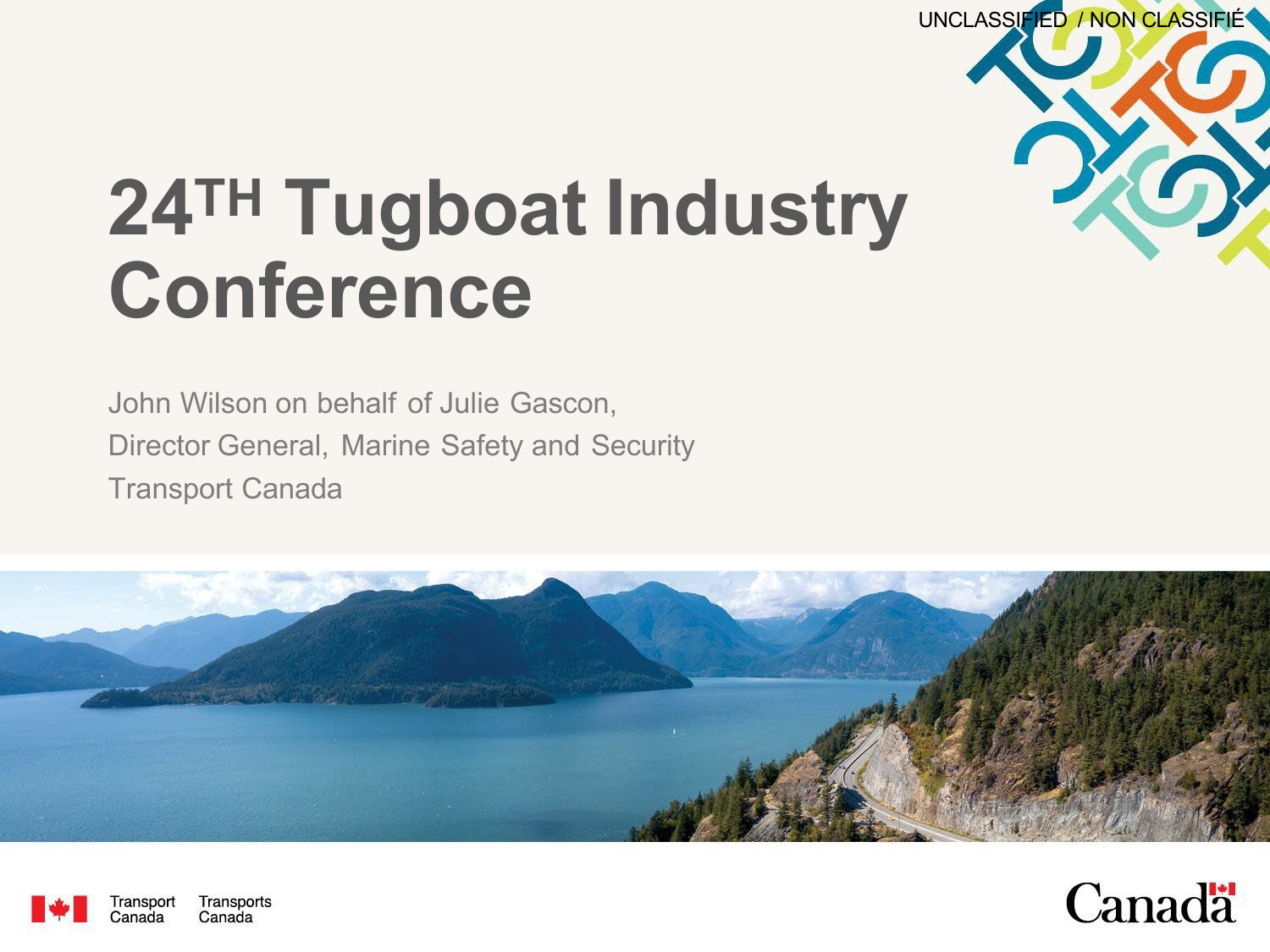#### **Overview**



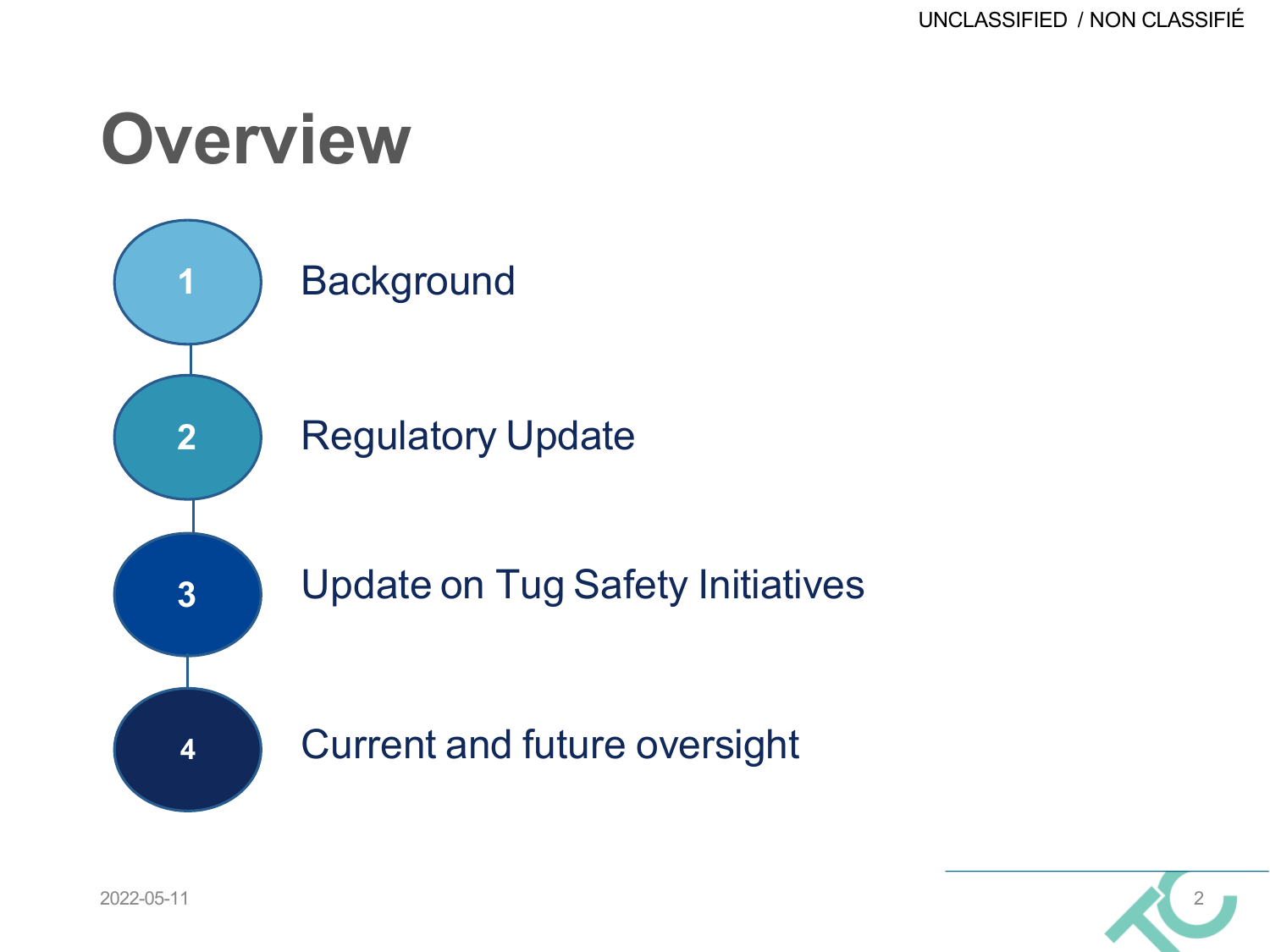#### **Background**

TC is committed to promoting a safe, secure, efficient and environmentally responsible marine transportation system.

Tug crews work hard in a challenging environment.

Taking steps to improve safety in the tug and workboat industry is a priority for TC.

To strengthen the safety of the tug industry, TC is making updates to the marine safety regulatory regime, reinforcing regulatory compliance and promoting a culture of safety.

2022-05-11 3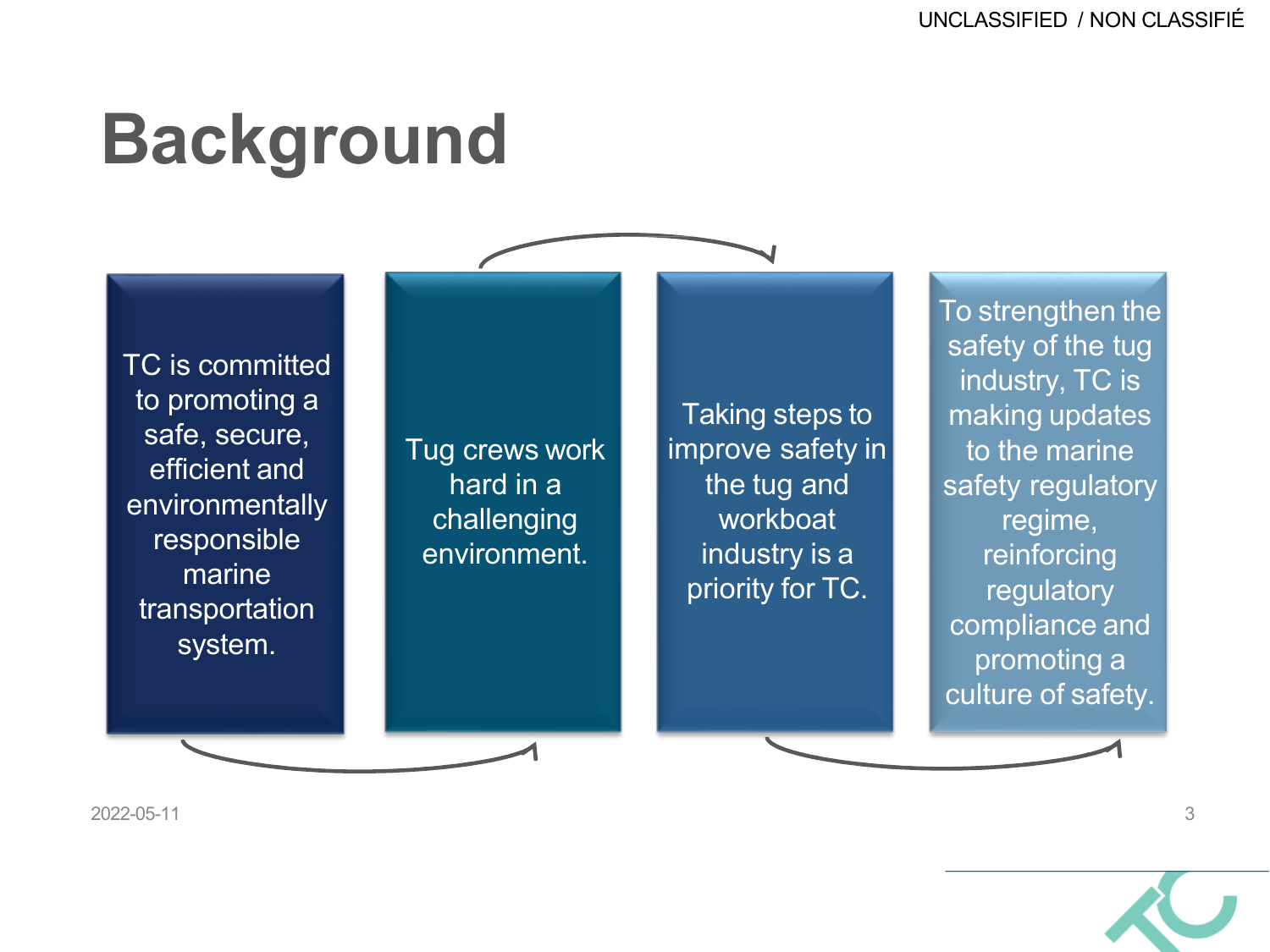# **Regulatory Update**

• TC is finalizing the proposed *Marine Safety Management System Regulations* which are expected to come into force at the end of 2022 or early in 2023.



• The proposed regulations will apply to all Canadian vessels – including tugs of all sizes.



• They will require that vessels operate according to a documented Safety Management System adapted to the size, type and operation of the vessel.

Certification, and Operation of Tugs < 24 Metres in Length - TP 15180 E. In an effort to provide a cohesive reference document to the multiple regulatory requirements and standards that are applicable to smaller tugs, including tugs of less than 15 GT, TC has published the Guidelines for the Construction, Inspection,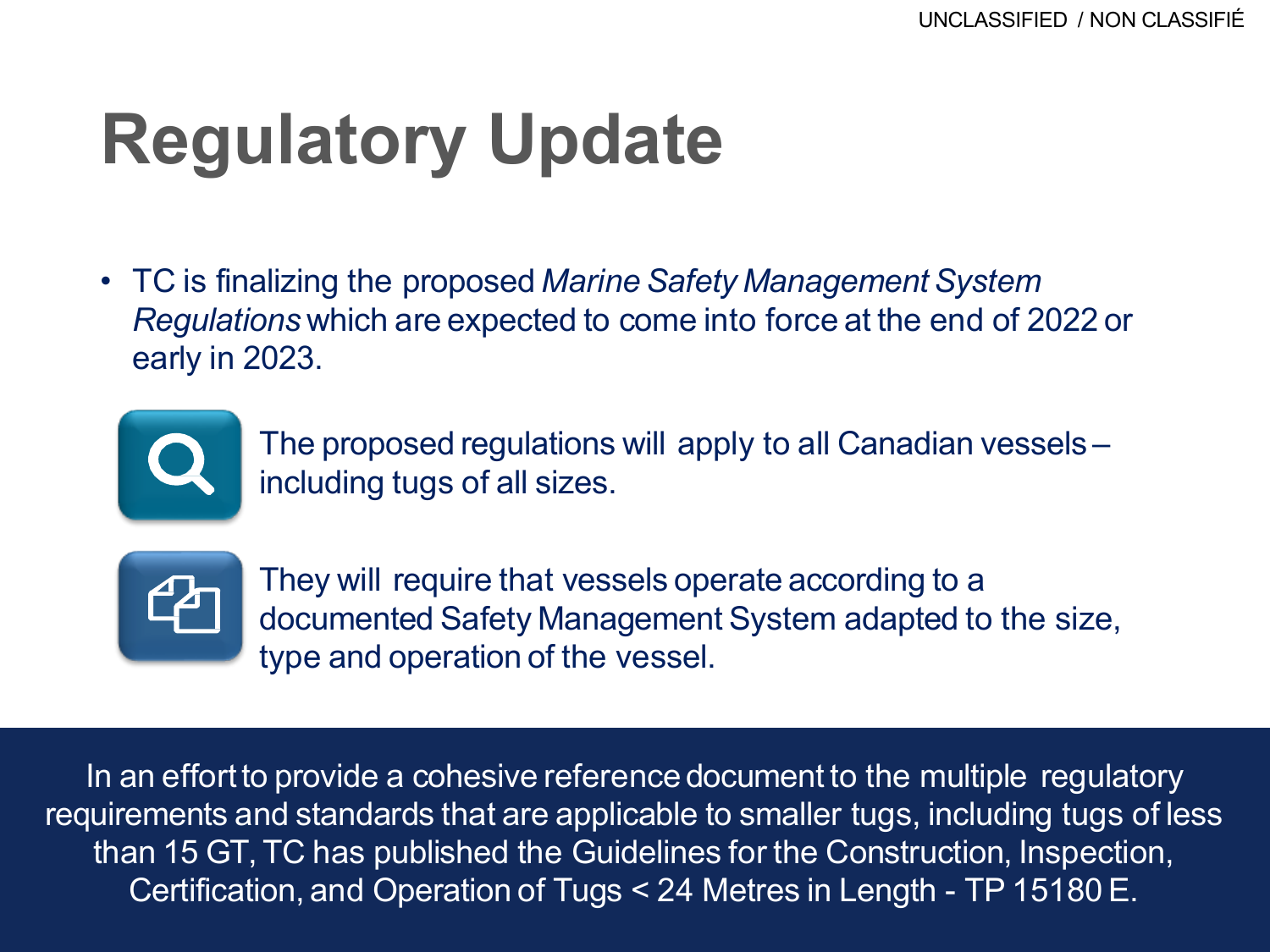# **Regulatory Update**

- The Department is committed to continue to review and improve these existing guidelines for tugs.
- If guidelines are not implemented in the Safety Management System, enforcement actions can be taken. The proposed *Marine Safety Management Regulations* will be subject to administrative penalties up to \$250,000.

*In terms of transparency, guidelines are public, and must be taken into account in the company's Safety Management System development. If there are clear guidelines for a subject (e.g., minimum bollard pull determination for a tug), it is expected that it will be implemented in the Safety Management System.*

*The Department is also working on a multi-pronged action plan to mitigate risks.All tugboats will be required to have safe manning documents and have a safe manning assessment that includes man-overboardscenarios.*

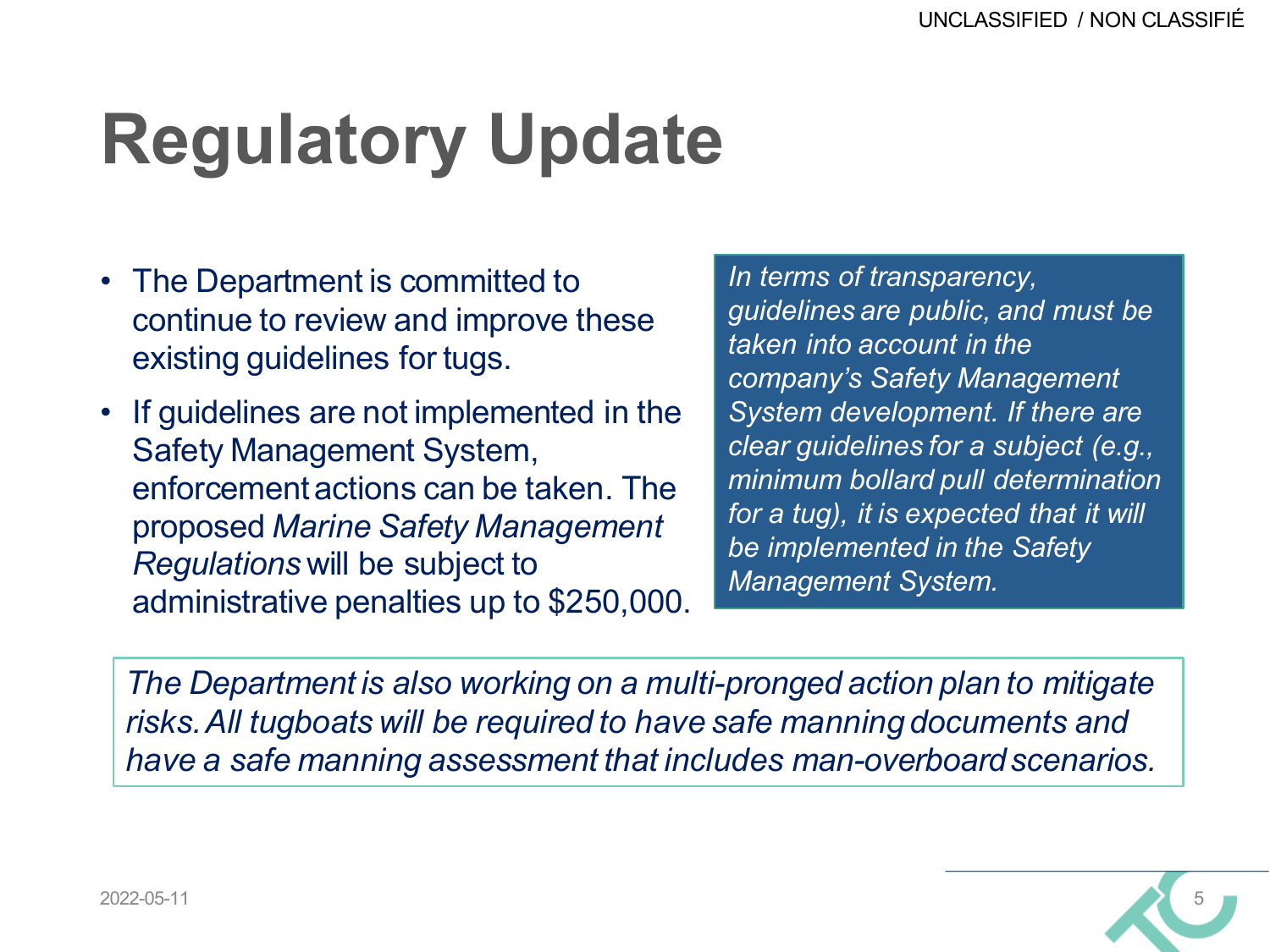### **Update on Tug Safety Initiatives**

| <b>Small Vessel</b><br><b>Compliance</b><br><b>Program - Tugs</b> | In January 2022, TC launched a new component for the existing<br>Small Vessel Compliance Program that is specific to tugs. This<br>component of the program gives owners and operators an easy-<br>to-use tool which will allow them to better understand and meet<br>the requirements for small vessels to meet their legal obligations. |
|-------------------------------------------------------------------|-------------------------------------------------------------------------------------------------------------------------------------------------------------------------------------------------------------------------------------------------------------------------------------------------------------------------------------------|
| <b>Ship Safety</b><br><b>Bulletin</b>                             | A Ship Safety Bulletin was distributed nationally to marine<br>stakeholders to inform them about the program.                                                                                                                                                                                                                             |
| <b>Engagement</b>                                                 | Over the fall and winter, TC regional offices engaged directly with<br>their local stakeholders to encourage participation in the<br>program. As of March, all small tugs authorized representatives<br>have been contacted directly by email or letter.                                                                                  |
|                                                                   |                                                                                                                                                                                                                                                                                                                                           |
| <b>Regional</b><br><b>initiatives</b>                             | The Pacific Region is also undertaking initiatives such as the<br>creation of a Regional safety advisory group and amending a<br>Memorandum of Understanding.                                                                                                                                                                             |
|                                                                   |                                                                                                                                                                                                                                                                                                                                           |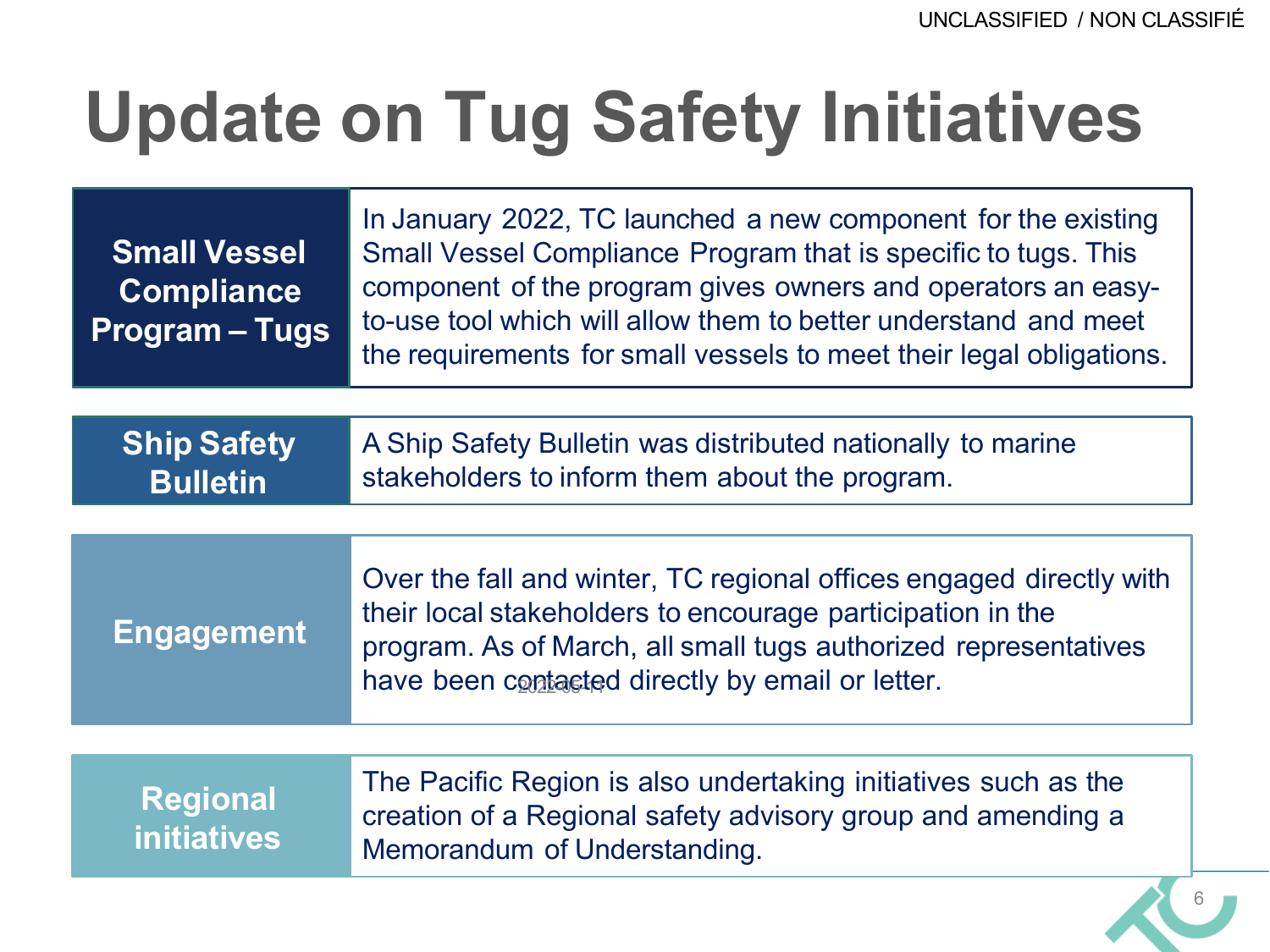## **Oversight**

• Small tugs are subject to risk-based monitoring inspections by TC Marine Safety Inspectors to verify compliance with the requirements of applicable regulations under the *CanadaShippingAct, 2001*.



• The *Canada Shipping Act, 2001* requires all vessel owners to implement procedures for the safe operationof the vessel and for dealing with emergencies,and compliance with applicable regulations is mandatory for all vessels, whether the vessel is inspected or not. 2022-05-11 7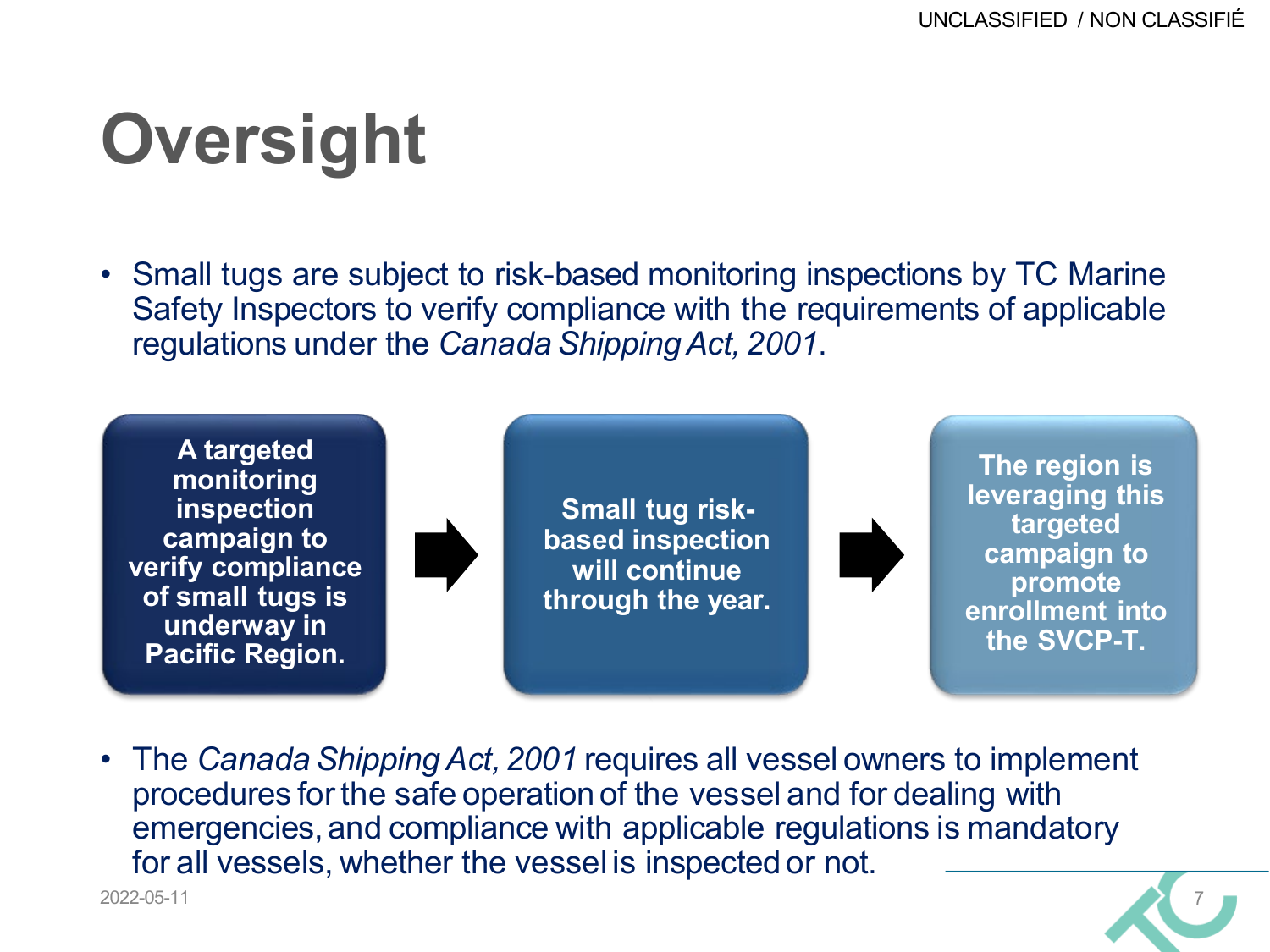# **Oversight**

• TC's safety and security oversight includes multitudes of activities, including:



• *Oversight is defined as* '*Activities that support the systematic promotion, monitoring, or enforcement with requirements governing safety or security and that contribute to departmental strategic outcomes".*

activities. Let us find solutions together to increase safety in the tugboat industry. Let us look at opening this definition – as members in the marine community, how can we all take a role in better advocating for safety? A culture change is required – education, outreach, and awareness will go a long way to support these oversight